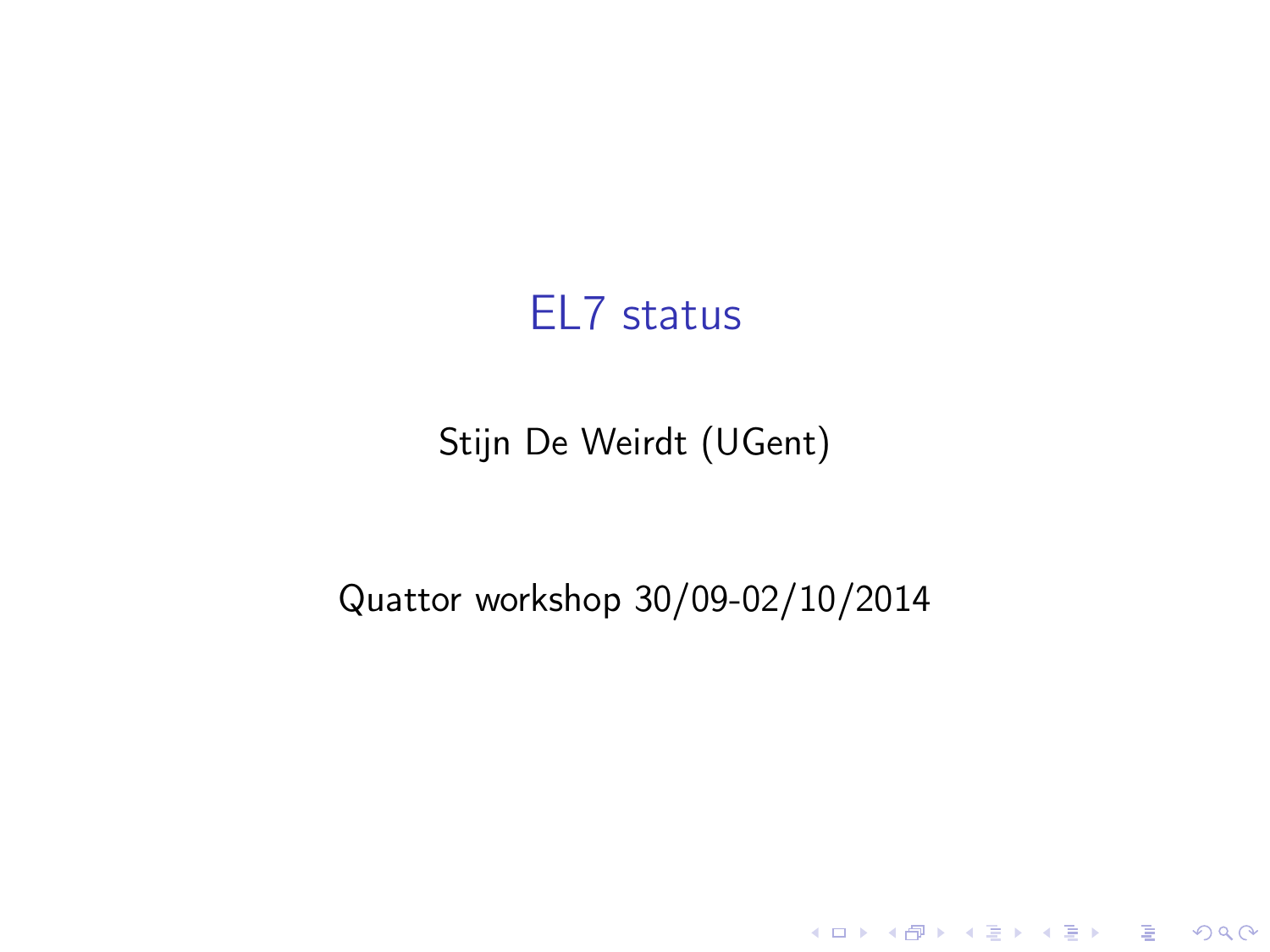- $\triangleright$  New EL7 release Jun 2014
	- $\triangleright$  Centos7 release Jul 2014
	- $\blacktriangleright$  EPEL7 Aug 2014
	- $\triangleright$  SL7 Oct(?) 2014
- $\blacktriangleright$  Few major changes, notably of interest to quattor
	- $\blacktriangleright$  perl 5.16
	- $\blacktriangleright$  systemd
	- $\blacktriangleright$  grub2
- $\triangleright$  Requirements and running at UGent
	- $\triangleright$  ceph
		- $\triangleright$  for cephfs (well.....)
	- $\triangleright$  opennebula
		- $\triangleright$  new libvirt / gemu with ceph

**KORKA REPARATION ADD** 

Freeipa  $3.X$  (if we had time...)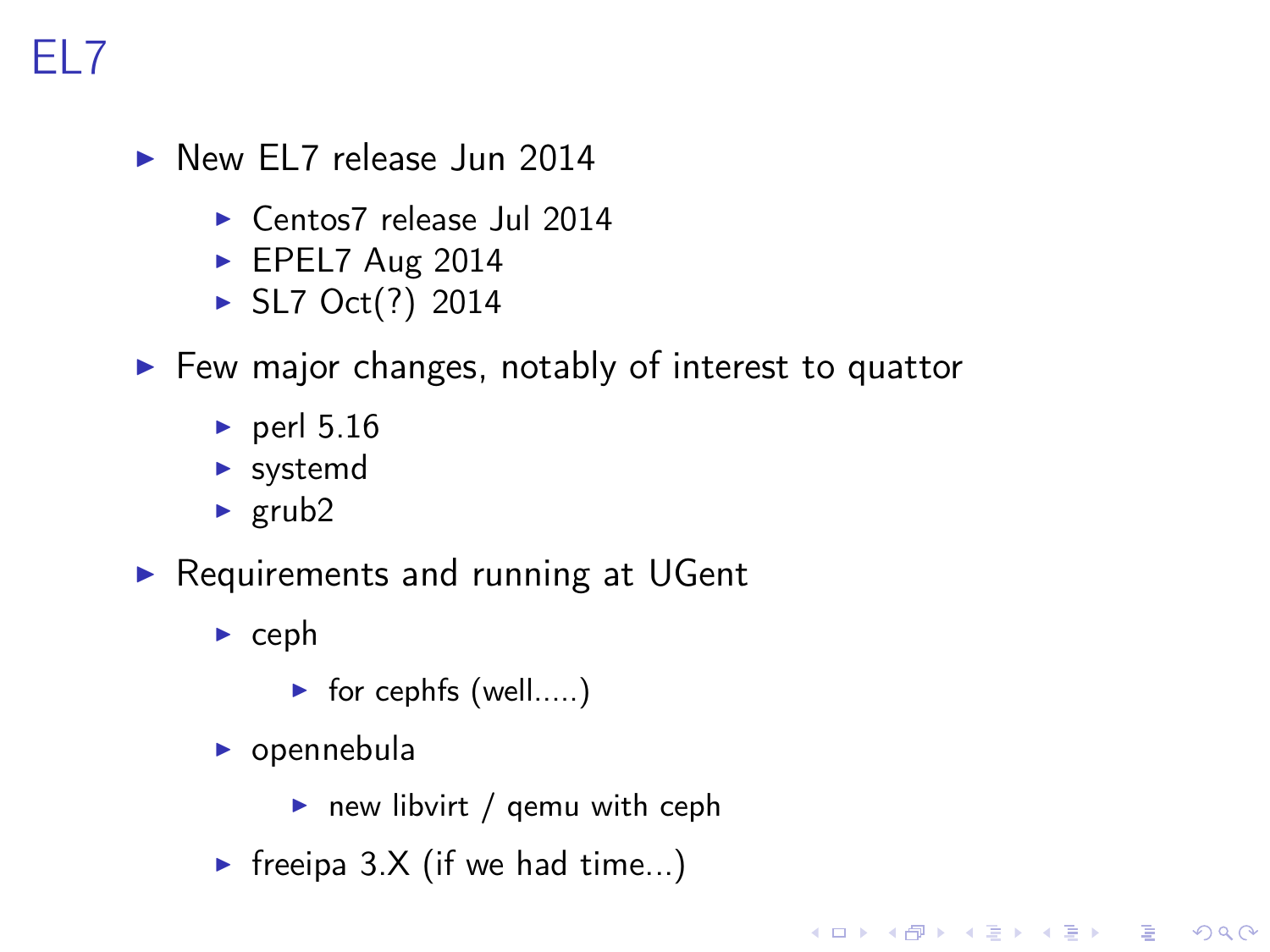## The good news

- $\triangleright$  No modification to most components
	- $\blacktriangleright$  If you can live with lots of taint errors
	- $\triangleright$  perl 5.16 is a lot more strict
	- no ncm-network bashing required ;)
- $\triangleright$  Minor changes due to usage of tmpfs in /var/run
	- $\blacktriangleright$  already similar code for solaris
- $\triangleright$  Strict(er) usage of Net::SSL
- $\triangleright$  Removal of some legacy rpms from default packages
	- $\blacktriangleright$  add dependencies in pom. xml
	- $\triangleright$  changes in packages list in templates
- **If** spma works, but seems to require userpkgs retry  $=$  true
	- $\triangleright$  mainly because current packages list contains some aliases
	- $\blacktriangleright$  yum-based spma doesn't like aliases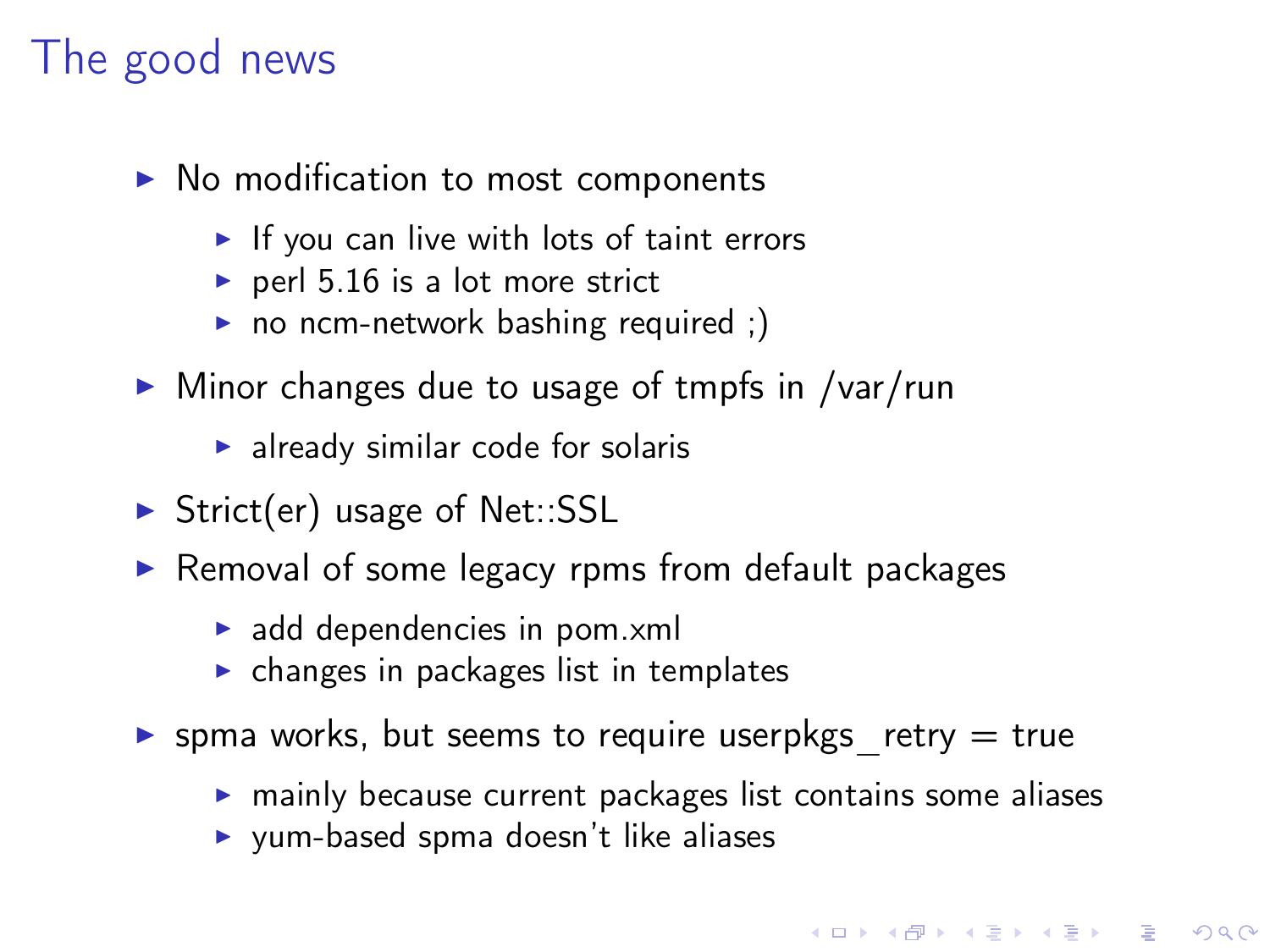### The not so good news: AII

- $\blacktriangleright$  More features, new names, old code
- $\blacktriangleright$  Major rewrite required
	- $\triangleright$  now with unittests!
- $\triangleright$  Code is now filled with version checks against anaconda

**KORKA REPARATION ADD** 

- $\triangleright$  use the OS predefined variants
- $\blacktriangleright$  should allow to support fedora
- $\triangleright$  Good news: work is completed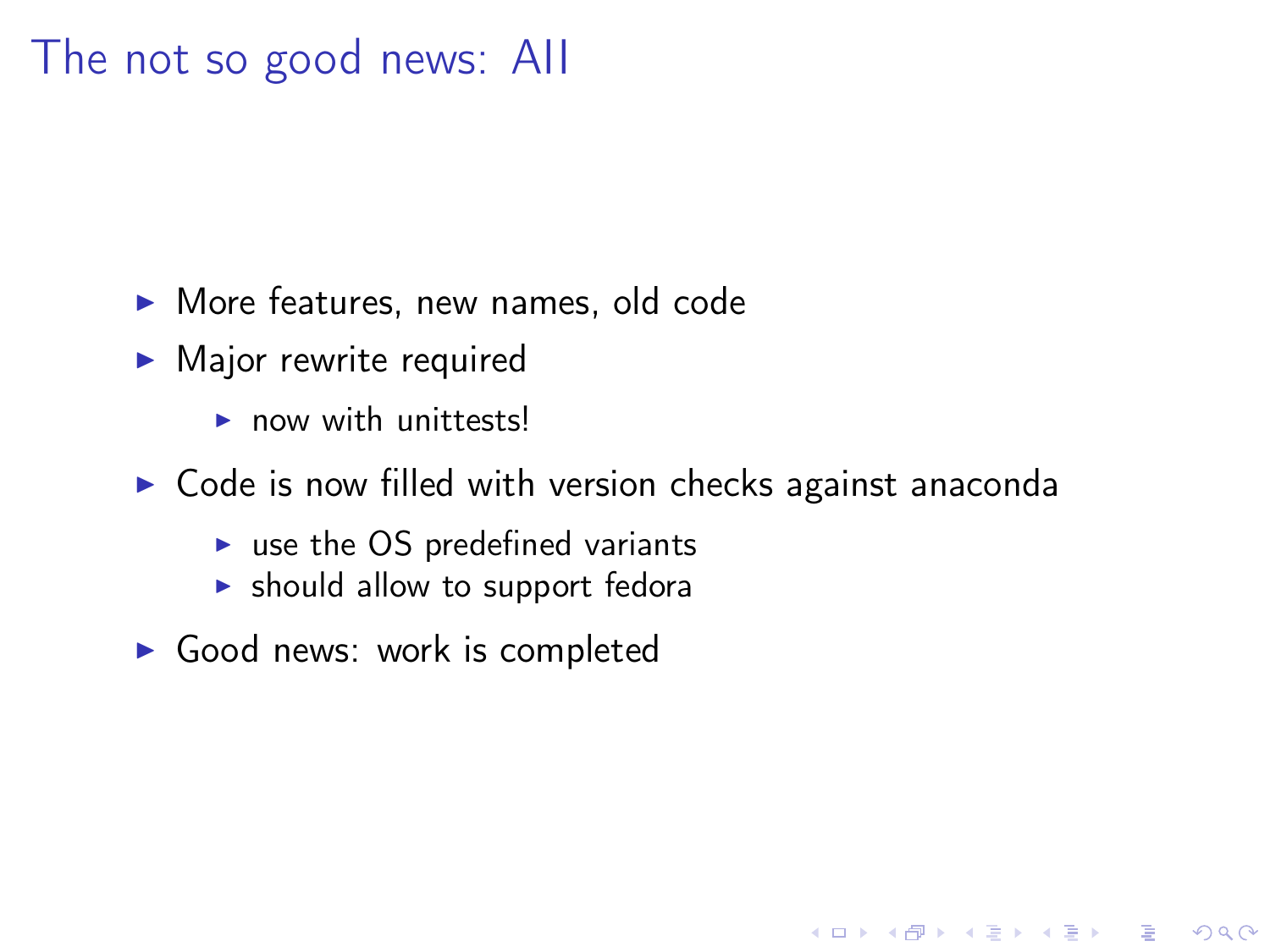## AII new features in EL7

- $\triangleright$  use static network configuration in All
	- $\triangleright$  pxe/setifnames = true
		- $\triangleright$  given MAC address, set the name from the templates
		- $\triangleright$  Not supported later though (eg changing the udev rules)
- $\blacktriangleright$  Weird yum http client bug
	- $\triangleright$  requires patch to use proxies due to partial downloads not supported in an proxy server
	- $\triangleright$  yum doesn't honour the http standard wrt 204
	- $\blacktriangleright$  anaconda patching is easy
	- $\triangleright$  pxe/updates = "http://url/updates.img"
- $\triangleright$  packages list in anaconda can now be delayed till the  $\%$ post yum install step
	- $\blacktriangleright$  ks/packagesinpost = true
	- $\blacktriangleright$  all packages are installed as base packages with yum

**A DIA K PIA A BIA A BIA A Q A CA** 

 $\blacktriangleright$  all packages required for quattor should be set in base\_packages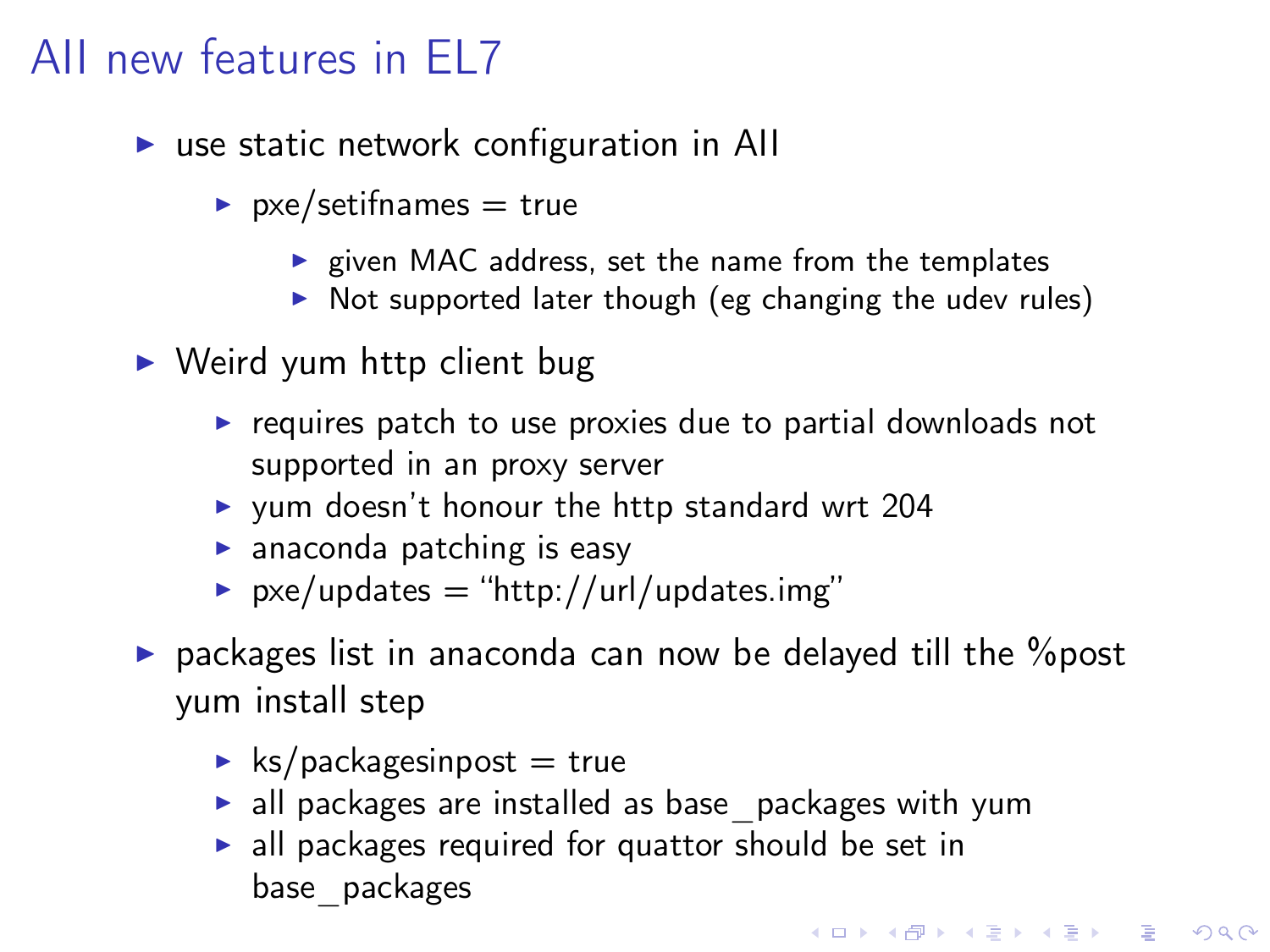## The bad news

#### $\blacktriangleright$  grub2

- $\blacktriangleright$  needs new component
- $\blacktriangleright$  should be easier to make though
- $\blacktriangleright$  systemd
	- $\triangleright$  not bad in itself
	- $\triangleright$  it's new and different, so relearn some basics
		- $\triangleright$  clear admin guidelines how to migrate from sysv exists

K ロ ▶ K @ ▶ K 할 X X 할 X → 할 X → 9 Q Q →

#### $\blacktriangleright$  taint errors

- $\blacktriangleright$  some are fatal
- $\blacktriangleright$  need CAF::Taint?